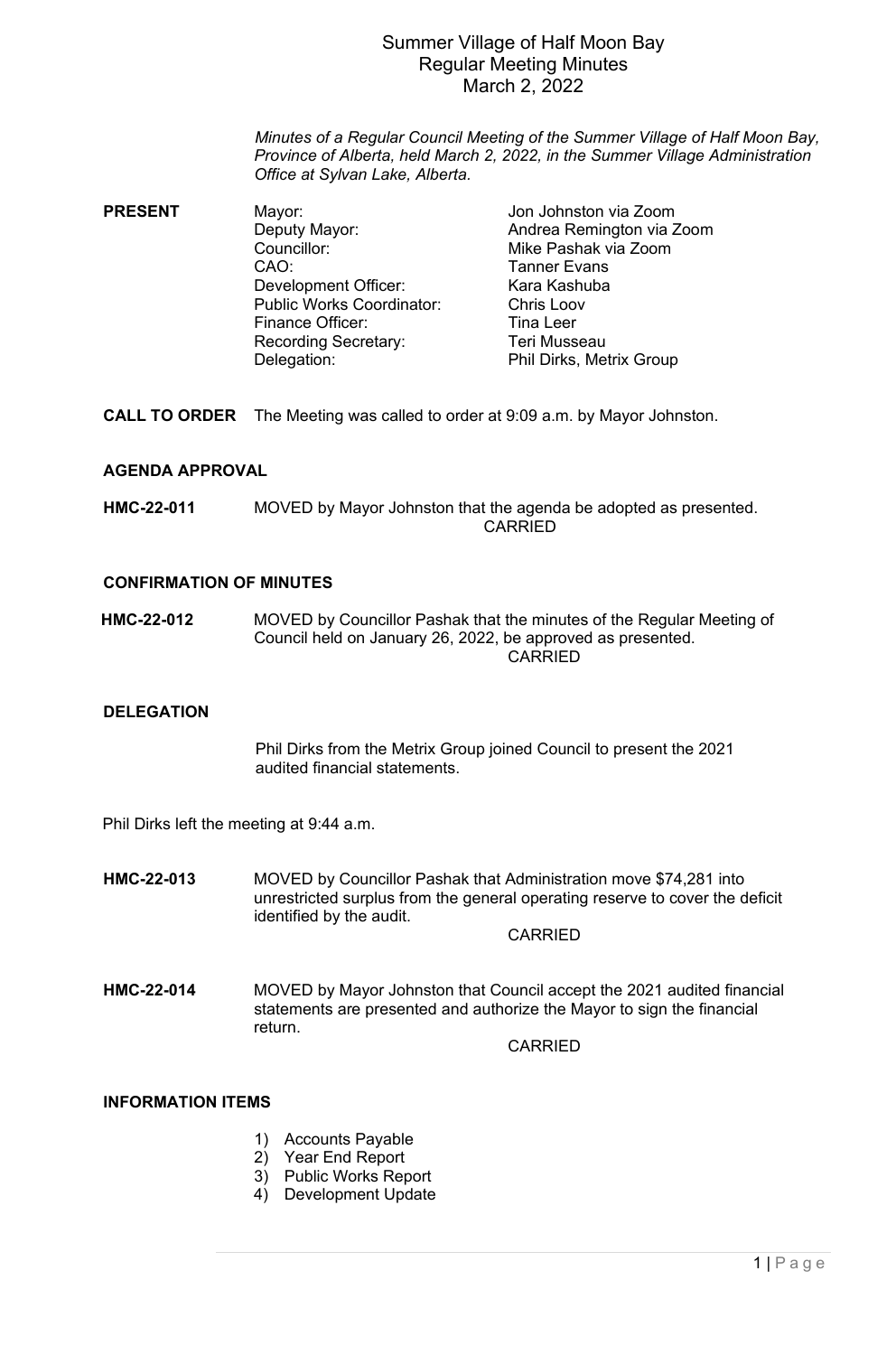# Summer Village of Half Moon Bay Regular Meeting Minutes March 2, 2022

|                             | Councillor Pashak inquired about the drainage requirements for a hot tub<br>permit that was recently issued by the Development Officer. Alberta<br>Environment and Parks had been contacted by the Development Officer<br>and no setbacks were required for a hot tub. They suggested the structure<br>be treated like any other building with the setback being 3.25 meters away<br>from the water well. Council suggested the homeowner be asked to ensure<br>the drainage hose is being directed away from the well casing. |
|-----------------------------|--------------------------------------------------------------------------------------------------------------------------------------------------------------------------------------------------------------------------------------------------------------------------------------------------------------------------------------------------------------------------------------------------------------------------------------------------------------------------------------------------------------------------------|
|                             | Lacombe Regional Emergency Management Plan Field Exercise<br>5)<br><b>CAO Goals</b><br>6)                                                                                                                                                                                                                                                                                                                                                                                                                                      |
| HMC-22-015                  | MOVED by Mayor Johnston that the information items be received as<br>presented.<br><b>CARRIED</b>                                                                                                                                                                                                                                                                                                                                                                                                                              |
| <b>REQUEST FOR DECISION</b> |                                                                                                                                                                                                                                                                                                                                                                                                                                                                                                                                |
| <b>FINANCE</b>              |                                                                                                                                                                                                                                                                                                                                                                                                                                                                                                                                |
| HMC-22-016                  | <b>Capital Budget</b><br>MOVED by Mayor Johnston that Council table the Capital Budget and hold<br>a special meeting to approve it after Administration has obtained quotes for<br>the drainage ditch and received information on any MSI grants that may<br>need to be utilized this year.                                                                                                                                                                                                                                    |
|                             | <b>CARRIED</b>                                                                                                                                                                                                                                                                                                                                                                                                                                                                                                                 |
| HMC-22-017                  | <b>Municipal Sustainability Initiative Memorandum of Agreement</b><br>MOVED by Councillor Pashak that Council authorize the Mayor to sign the<br>Municipal Sustainability Initiative Memorandum of Agreement extending the<br>program by 2 years.<br><b>CARRIED</b>                                                                                                                                                                                                                                                            |
| HMC-22-018                  | <b>Municipal Leaders' Caucus</b><br>MOVED by Mayor Johnston that Council accept the Municipal Leaders'<br>Caucus item as information.<br><b>CARRIED</b>                                                                                                                                                                                                                                                                                                                                                                        |
| HMC-22-019                  | <b>Council Remuneration Policy</b><br>MOVED by Mayor Johnston that Administration amend the Council<br>remuneration policy as discussed removing 1(b) from the policy as<br>Committee Members have a separate remuneration policy.<br><b>CARRIED</b>                                                                                                                                                                                                                                                                           |
| <b>HMC-22-020</b>           | <b>RR 21 Drainage Letter of Support</b><br>MOVED by Mayor Johnston that Council write a letter of support to Alberta<br>Environment and Parks for Red Deer County's proposed drainage work at<br>RR 21.<br><b>CARRIED</b>                                                                                                                                                                                                                                                                                                      |
| <b>COUNCIL REPORTS</b>      |                                                                                                                                                                                                                                                                                                                                                                                                                                                                                                                                |
|                             | <b>Councillor Pashak</b><br>No reports                                                                                                                                                                                                                                                                                                                                                                                                                                                                                         |